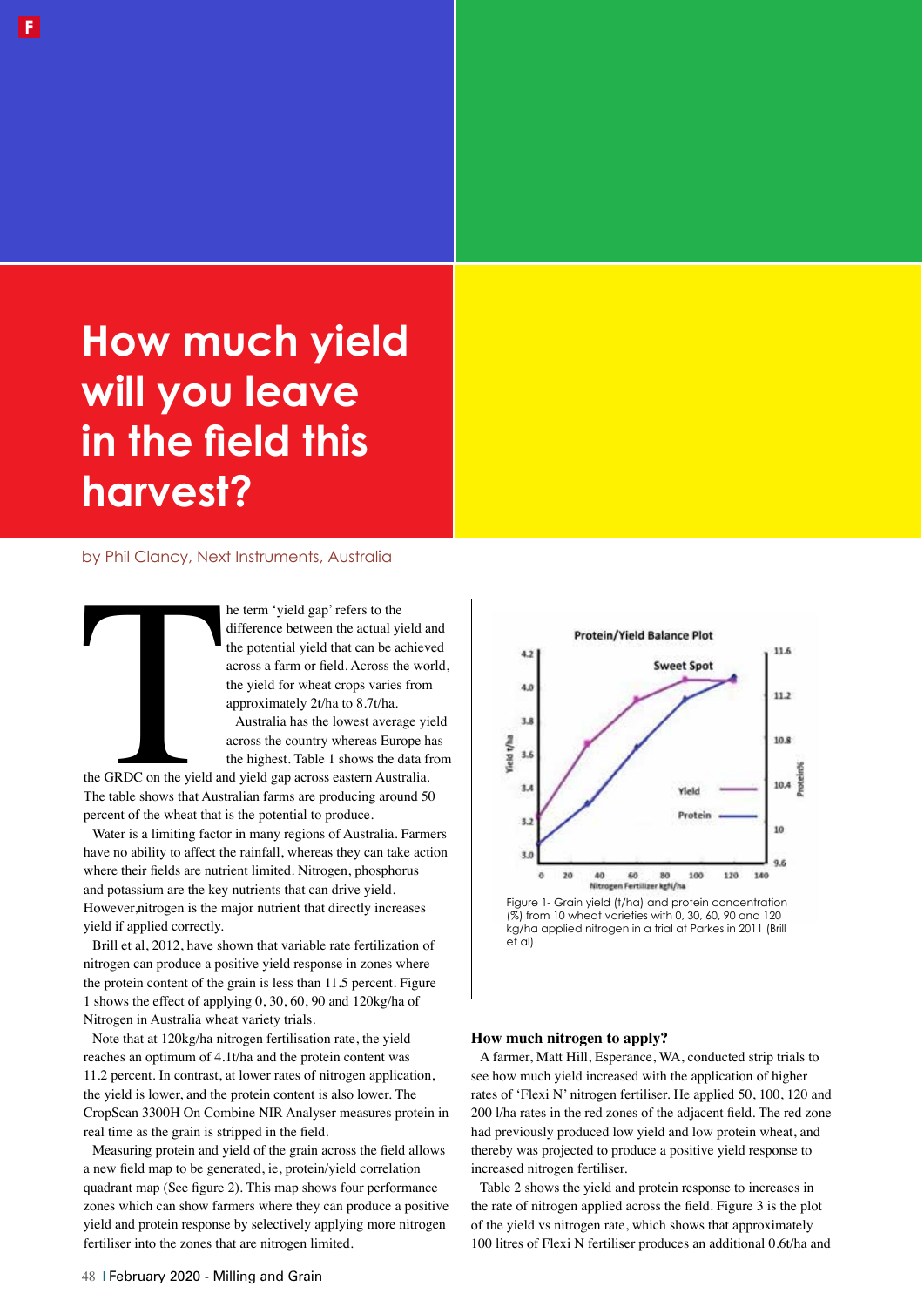approximately one percent higher protein.

Mr Hill realised that he could have increased this and heightened the nitrogen rate even further. With the cost of the Flexi N at US \$.69/l, then the return on investment can be shown in Table 2.

#### **How many dollars are left in the feld?**

Based on the data collected by Mr Hill, the following chart provides a means of estimating the cost of under fertilising and what additional income could have been achieved by using a CropScan 3300H On Combine Analyser to defne the performance zones based on protein and yield.

### **Discussion:**

Variable rate nitrogen fertilisation has been an option for farmers for 20 years, yet so few farmers are actually using VRF to increase their incomes. It has been suggested that VRF is too hard to implement or that applying more nitrogen does not always produce positive yield responses. However, the yield gap is a reality in Australian grain farming and a solution for closing the yield gap offers the industry the greatest step forward to sustainability.

The CropScan 3300H provides the one piece of information that can resolve the two issues that have limited VRF implementation, i.e., a method of measuring nitrogen availability and uptake across the felds. Protein is directly related to nitrogen by a factor of 0.175.

For every kilogram of protein in a tonne of grain, 175 grams of nitrogen is stripped from the soil. By combining protein and yield data off the combine, protein/yield correlation quadrant maps can



Figure 2- Protein, yield and protein/yield correlation maps for a wheat field in Young, NSW, 2016

Figure 2.2- Protein/yield correlation maps, wheat field, Esperance, WA



be generated that clearly shows how much and where nitrogen was stripped from the soil.

Approximately 30 percent of all grain felds across Australia under perform in terms yield and protein. By identifying those

# When it Comes to Aquafeed Production **Carefully Choose Who You Partner With for Equipment Solutions**



# **What the Competition Offers**

- $\angle$  High Maintenance
- Many Promises
- $\angle$  Limited Capacity

In the aquafeed business, you either sink or swim. Contact Extru-Tech today at 785-284-2153 or visit us online at www.extru-techinc.com

#### **Extru-Tech Offers Smooth Sailing**

- Purpose Built Aquafeed Equipment Solutions
- Floating or Sinking Feeds from a Single System  $\sqrt{}$
- ▲ Advanced Densification Technology
- \_ Consistent Sub 1.0mm Feed with No Waste  $\overline{\mathscr{L}}$
- Team of Professional Aquafeed Equipment Specialists  $\overline{\mathscr{L}}$

extru-techinc@extru-techinc.com

www.extru-techinc.com

P.O. Box 8 100 Airport Road Sabetha, KS 66534, USA Phone: 785-284-2153 Fax: 785-284-3143